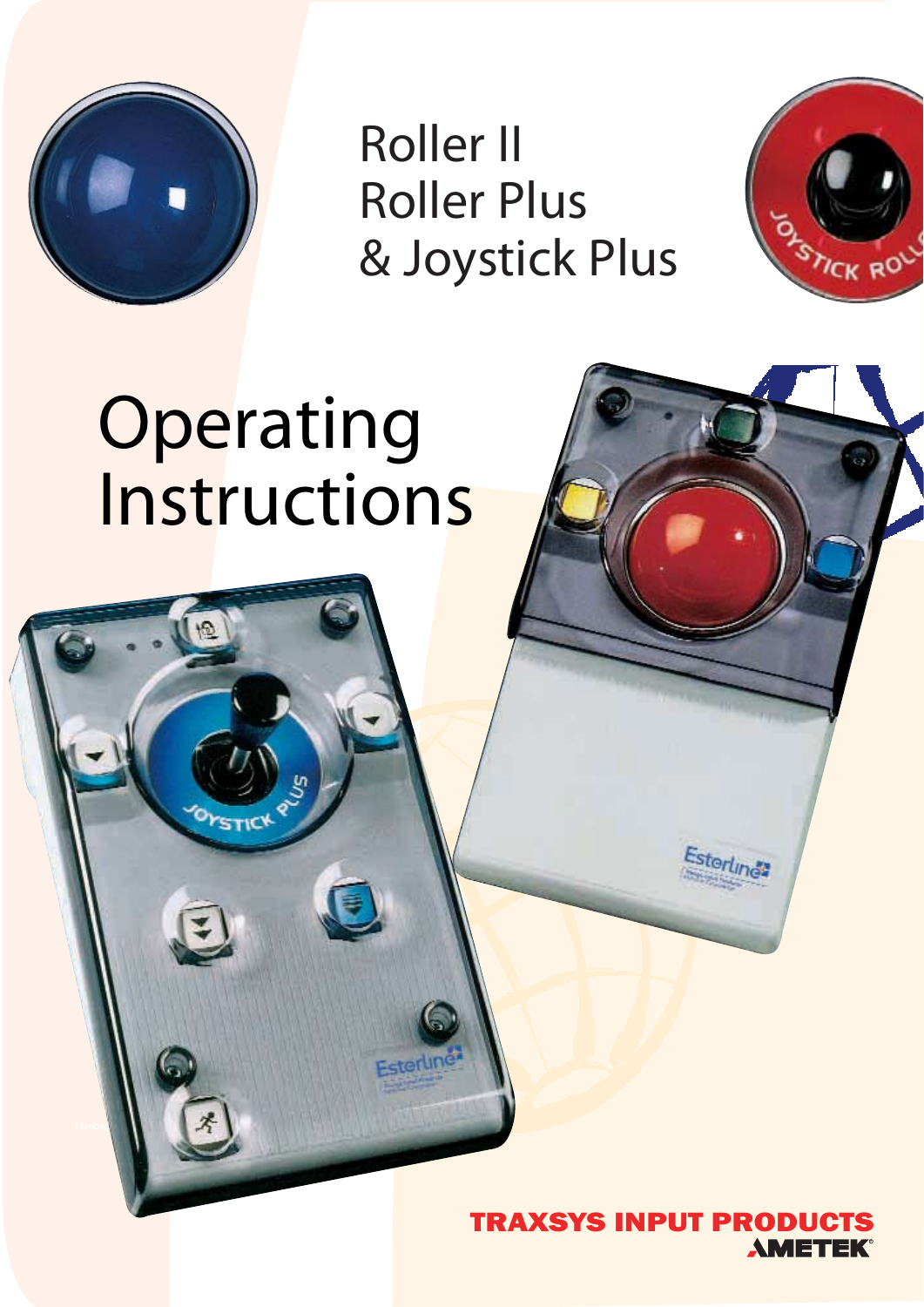# Roller Trackerball/Joystick

product.<br>Phe Dellas liberations designed to **Traxsys Input Products have designed and produced this special Roller product in both trackerball and joystick options to improve computer access where the user may have with a conventional mouse or prefer the ease of use of this product.**

The Roller II has been designed to<br>run on PS/2 and USB compatible<br>machines and will auto-detect to **The Roller II has been designed to run on PS/2 and USB compatible machines and will auto-detect to either PS/2 or USB dependant on the host computer.**

**Colour coded buttons match the three switch sockets.**



### **Operating** Instructions

It should be remembered that this product is a mouse replacement and its use should relate predominantly to the computer handbook section on using a mouse. The keys are positioned conveniently around the ball/joystick for easy access.



### Installation

Please ensure the computer is switched during installation and remove the existing mouse currently running with your computer. Insert the connector into the same mouse connection on the host computer. The connectors are designed to only connect with the correct orientation, so if it won't go in, don't force it. To complete installation, switch on and boot up the computer . Do not deflect the joystick for a nominal period of 5 seconds during power-up as this will cause the cursor to be mis-aligned. The Roller Trackerball/Joystick is now ready for use. These products are a direct mouse replacement and do not require any additional driver software. Please ensure that the standard mouse driver which corresponds to the correct platform (PS/2, MSF, USB) is selected from the mouse settings within windows.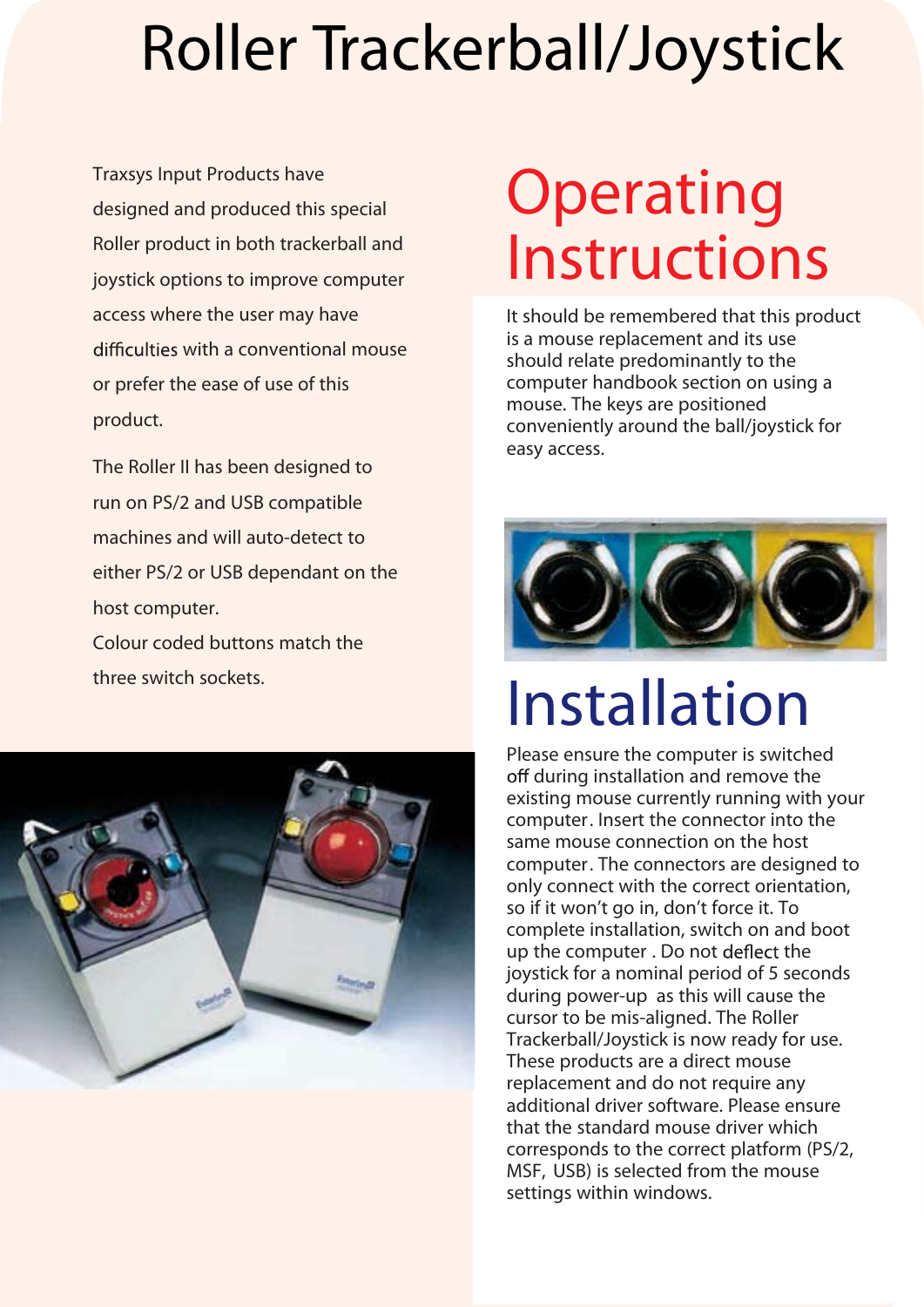

#### **Roller II**

Blue Right Mouse Switch

Green Middle Drag Switch



Yellow Left Mouse Switch

#### **Roller II**

The left (yellow) and right (blue) keys operate as left and right mouse keys. The centre (green) key is used to select the left drag function. When the green key is pressed, a light indicator flashes and the drag key is latched on. This can be used for dragging images on the screen which enables the operator to concentrate on steering the cursor with the ball/joystick without the need to hold the key in the 'on' position. A second press of the green key will release the latch and the indicator light will go off. In order to toggle 'lefthanded' and 'right-handed' button configuration, press and hold the middle and left buttons.

A 'fast mode' has been introduced when using iMac computers (USB only). In this mode, each count of the trackerball or joystick is multiplied by four. To toggle 'fast mode' on and off , the middle and right buttons must both be pressed and held pressed for three seconds. Upon a processor reset, the speed defaults to normal. Upon switching to 'fast mode' the unit generates four counts per edge instead of one.

The unit will auto detect to either PS/2 or USB dependant on the host computer. Three 3.5mm jack sockets allow external switches to be connected and parallel the function of the mouse switches.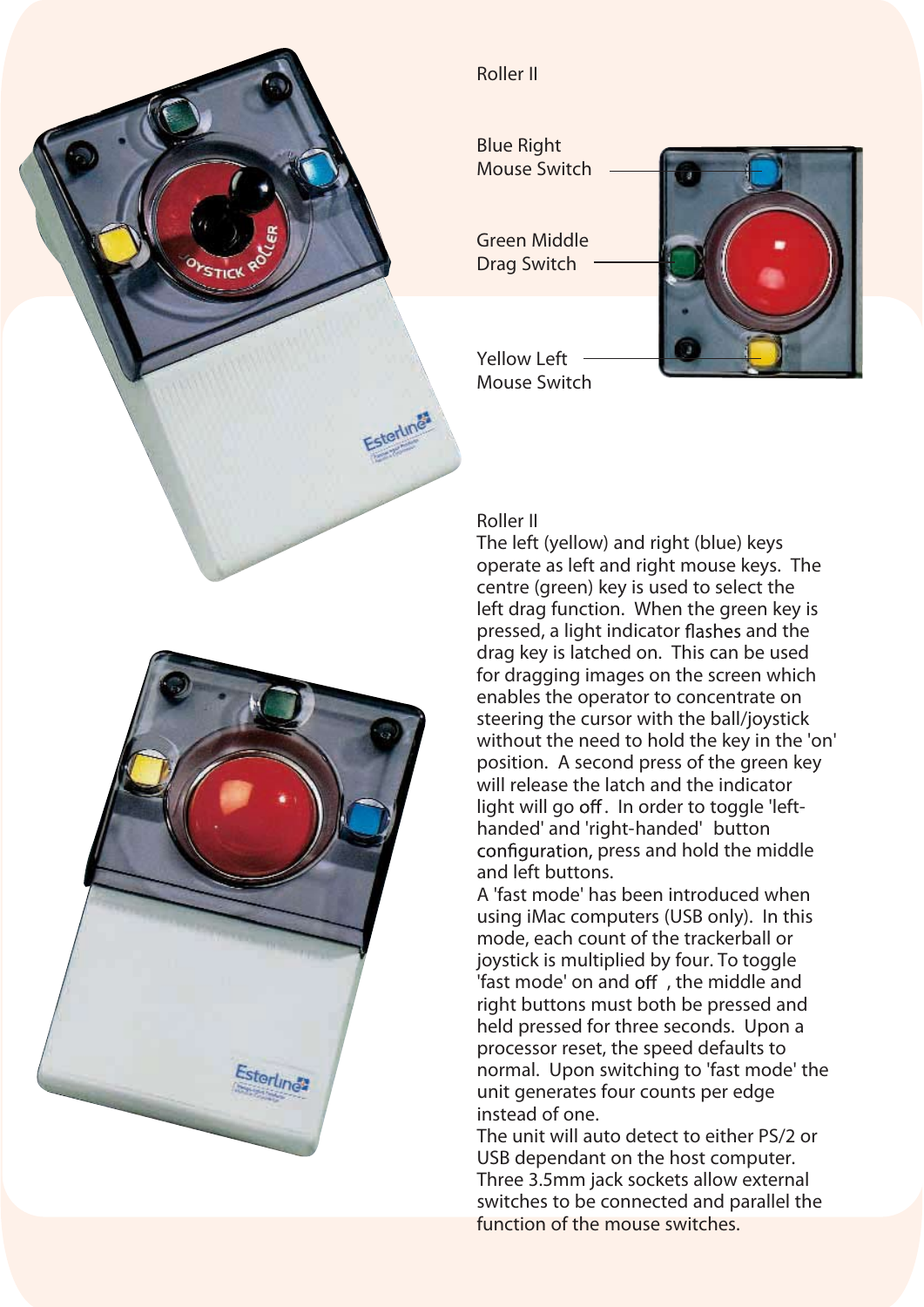## Roller Plus/Joystick Plus

**The Roller Plus range of units have been designed to improve computer access where the user may have with a conventional mouse. These robust units have many special features including a speed control key, latching drag switch and buttons that allow only up/down or left/right movements of the cursor**



### Installation

**USB/PS2 Dual Platform Unit**

This unit can be used on IBM compatible computers (PC's) that have either a PS2 mouse port or USB ports, or on Apple iMac computers.

It can be identified by the USB connector on the end of the lead and a label on the base of the unit stating 'USB/PS2 Dual Platform'. Included with the unit is a USB to PS2 adaptor.

To install the device on IBM compatible computers with USB ports or Apple iMacs, simply plug the unit directly into a USB port and boot up. For IBM compatible machines with PS2 mouse ports, attach the adaptor to the end of the lead and then connect the device into the PS2 mouse port and boot up. With PS2 operation, ensure no other pointing device is connected to the computer i.e. a serial mouse connected to Comm. 1

A 'fast mode' has been introduced when using iMac computers. In this mode, each count of the trackerball or joystick is multiplied by four. To toggle 'fast mode' on and off, the middle and right buttons must be pressed and held pressed for three seconds.

The unit also has the ability to swap from right handed operation to left handed operation. In order to toggle 'left-handed' and 'right handed' button configuration. press and hold the middle and left buttons.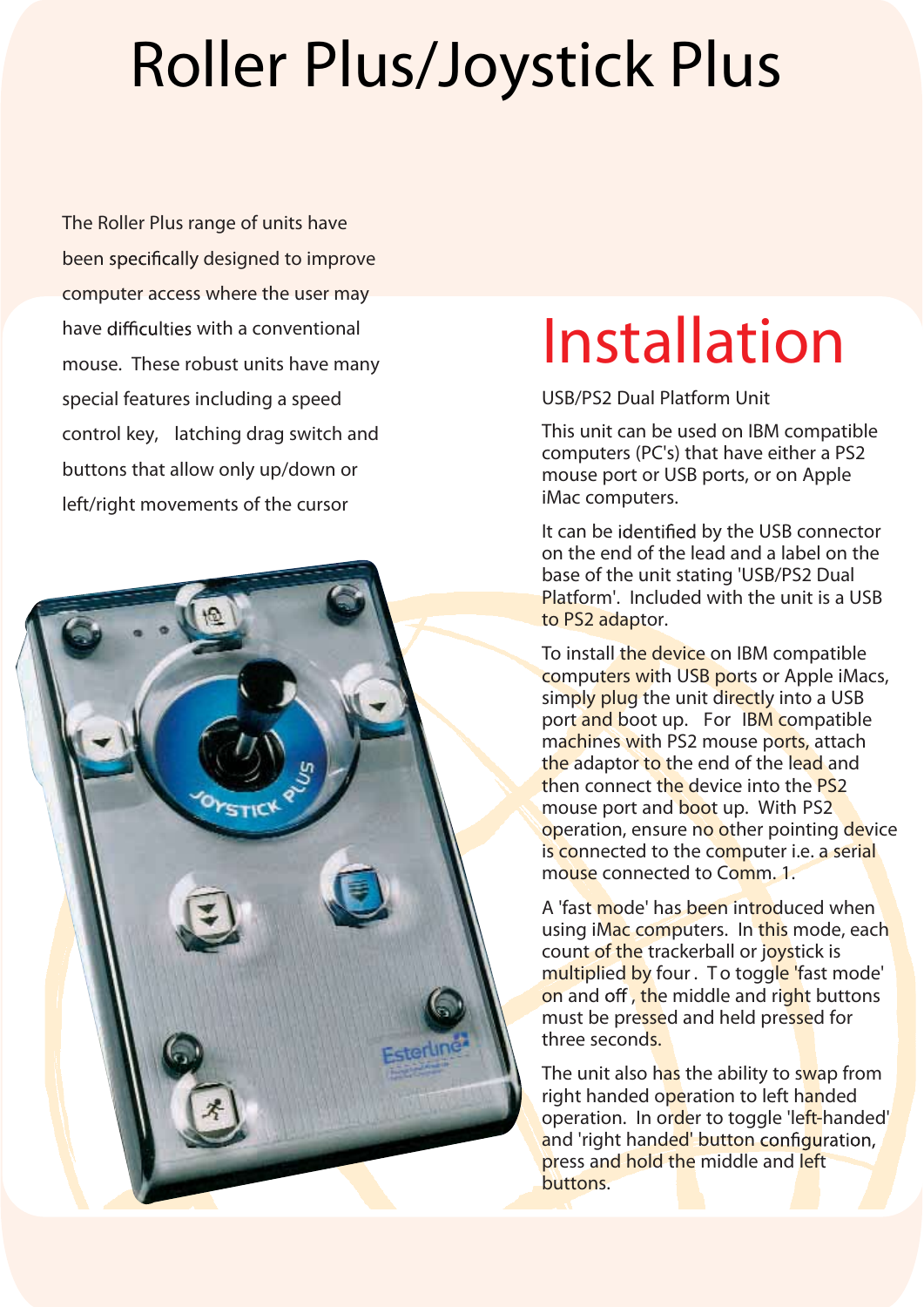### **Operation**

#### **1.Cursor Control**

The cursor is moved around the screen by rotating the ball or moving the joystick in the direction you wish the cursor to go. The faster the ball is rotated or the further the joystick is moved, the faster the cursor will move. The cursor will continue to move until the joystick is returned to the central position.

#### **2. Speed Control**

This switch gives five cursor speeds. Each time the switch is pressed, the cursor slows down until after the slowest speed, it then reverts back to the fastest speed and the cycle is repeated. For a wider range of speed control, the standard mouse control software can be used - see the computer operating manual.

#### **3.Left Mouse Switch**

This switch takes the place of the left mouse switch and is used for single click and double click operations.

#### **4.Right Mouse Switch**

This switch takes the place of the right mouse switch.

#### **5.Double Click Switch**

If difficulty is experienced when 'double clicking' with the left mouse switch, a single press of this switch will execute a double click operation.

#### **6.Drag Switch**

When this switch is pressed once, 'dragging operations' can be executed. This is the equivalent of holding down the left mouse key. Pressing the switch a second time, cancels this operation. Actuation of the drag function is indicated by an LED at the top left of the unit.

#### **7.X-Y Switch**

Pressing this switch once gives left-right cursor movements only, pressing again gives up-down only. To cancel this function the switch should be pressed a third time. Selection of this function is indicated by an LED at the top left of the unit.

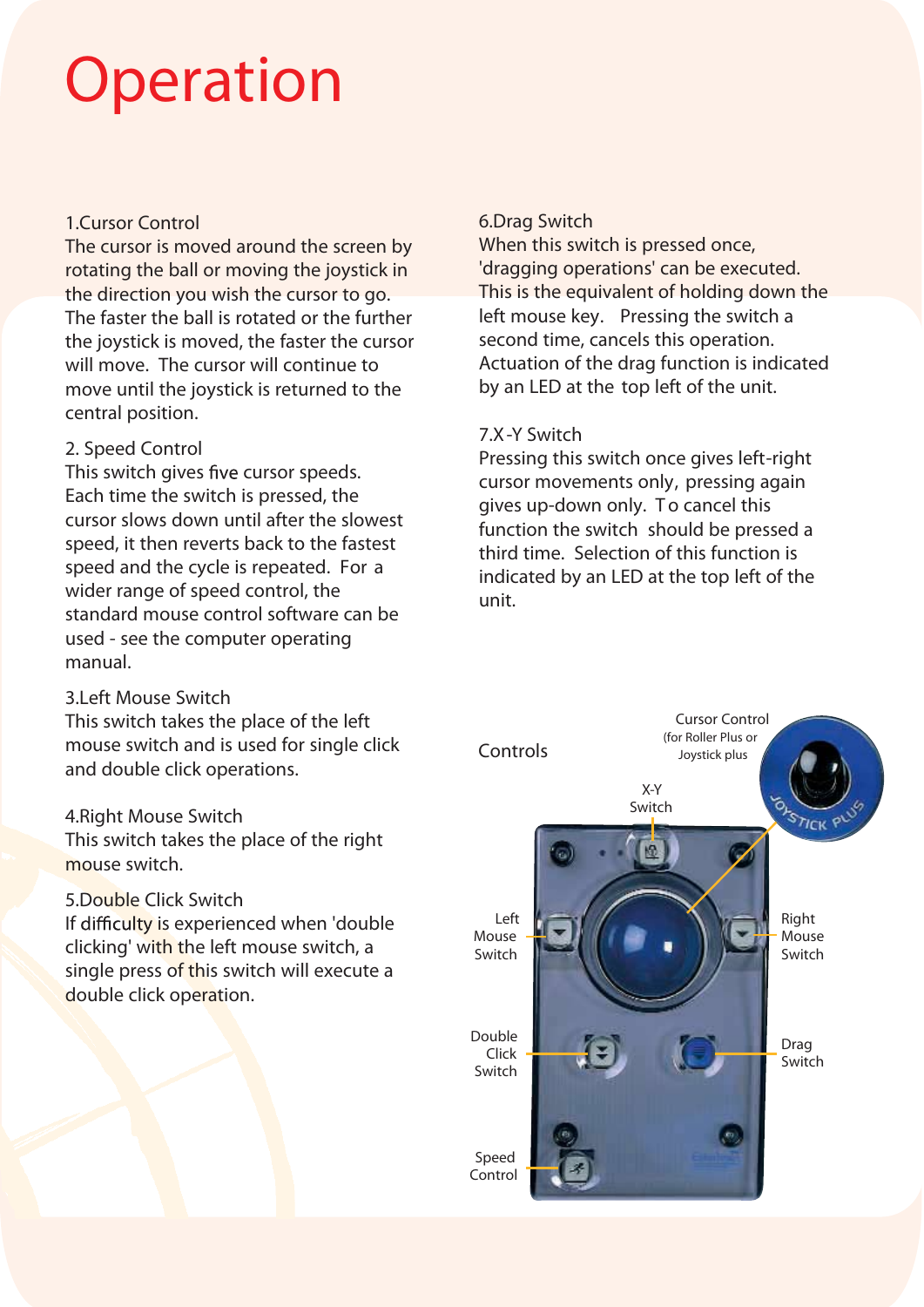### Additional Features

All of the switches described on the previous page apart from the speed control, can be accessed remotely by attaching the switch box supplied with the unit to the 'D' connector at the rear of the unit. Any switch with a 3.5mm jack can then be connected to take the place of the switches on the unit.

Warning: Power connectors should not be applied to jack sockets on Alternative Switch Box.

The unit can be firmly secured to a table etc. by means of the two 4mm captive nuts on the base of the unit. Any screws used should not penetrate the body of the device by more than 5mm.

### Use

These units are designed to operate as part of a man-machine interface. The units should be operated by moving the trackerball/joystick, switches and speed control using moderate hand pressure only. The units should not be operated by machinery or excessive force used. The purpose of these units is to relay information relating movement of the trackerball/joystick and the status of the switches to the host computer. The use to which this data is put is entirely defined by software operating on the host computer. In some formats, the host computer system may send instructions to the trackerball/joystick to alter the way or speed data is transmitted, or to suspend operation completely.

These units are not designed for use as a measuring device and movement data cannot be used to measure distances or angles. These units are not suitable for applications where malfunction could endanger safety. These units are NOT toys and children should be under adult supervision if allowed to operate them.

sterlindi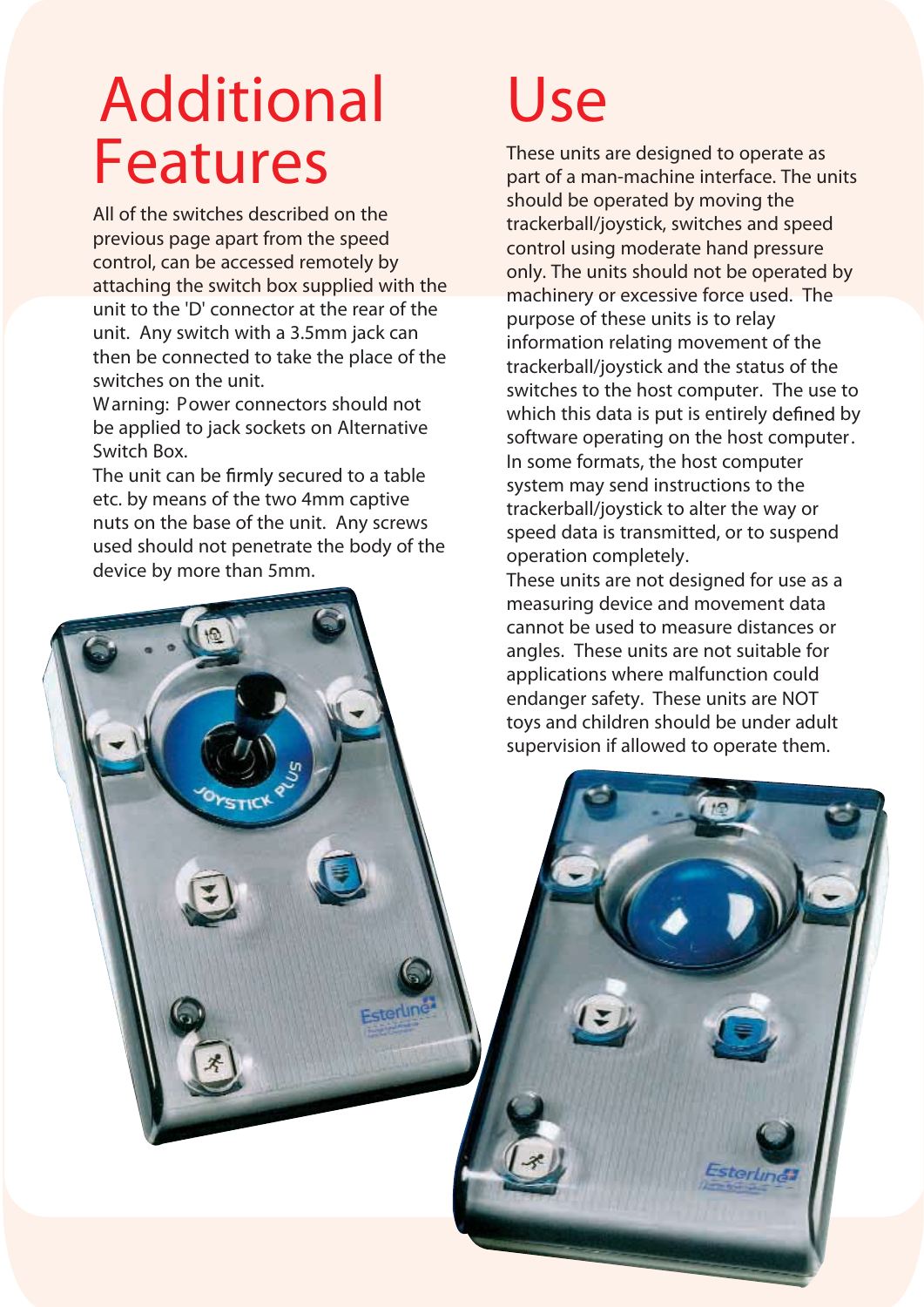# Adjustment

The units do not have any user adjustable components.

### Maintenance

The units contain no user serviceable parts. If repair is required, the units should be returned to Traxsys Input Products or their authorised representatives.

The following will invalidate the CE mark:-

\* Unauthorised repair or \* Extending the cable or connection to an extension lead. Units may appear to function normally but their EMC performance maybe compromised.

\* Operation outside of domestic or light industrial environment.

\* Operation in harsh electromagnetic environments such as close to high voltage switchgear , induction heating equipment, arc welding equipment or the close proximity of high power radio, television, telephone or radar transmitters.

\* Operation in any vehicle, land, sea or air, or direct medical application.

\* Operation of the units whilst damaged. \* In order to meet the requirements of EN60950 (safety of IT equipment) the units must be connected to a power limited supply, which will limit the power supplied to 15V A max. under fault conditions.

The following may damage the units:-\* Direct or indirect lightening strikes or nuclear electromagnetic pulse to the units or to any equipment to which they are connected whether operating or not. \* Subjecting the units to ionising radiation greatly exceeding the normal background level.

\* The application of electrical power or signals to any part of the units except normal connection to the host computer system.

\* Electro-static discharge (ESD) to any part of the units whilst the shell of the connector is not connected to ground. Also ESD to any part of the unit behind protective covers of the data pins under any circumstances.

\* Immersion in water or any aqueous solution.

\* Application of any chemical or solvent which may degrade ABS, PVC or phenolic polymers or cause accelerated corrosion of aluminium, steel or copper .

\* Operation outside the temperature range of 0 to 55 degrees Celsius or storage above 55 degrees Celsius.

\* Mechanical abuse such as dropping, throwing or crushing the units, causing them to impact heavy objects or the use of excessive force during operation.

### Note

The equipment has been tested and found to comply with the limits of a Class **B** digital device, pursuant to part 15 of the FCC rules. These limits are designed to provide reasonable protection against harmful interference in a residential installation. The equipment generates, uses and can radiate radio frequency energy and, if not used in accordance with the instructions, may cause harmful interference to radio communication. However, there is no quarantee that interference will not occur in a particular installation. If the equipment does cause harmful interference to radio or television reception, which can be determined by turning the equipment off and on, the user is encouraged to try to correct the interference by one or more of the following measures:-

Reorientate or relocate the receiving antenna.

Increase the separation between the equipment and the receiver.

Connect the equipment into an output on a circuit different from that to which the receiver is connected.

Consult the dealer or an experienced radio/TV technician for help.